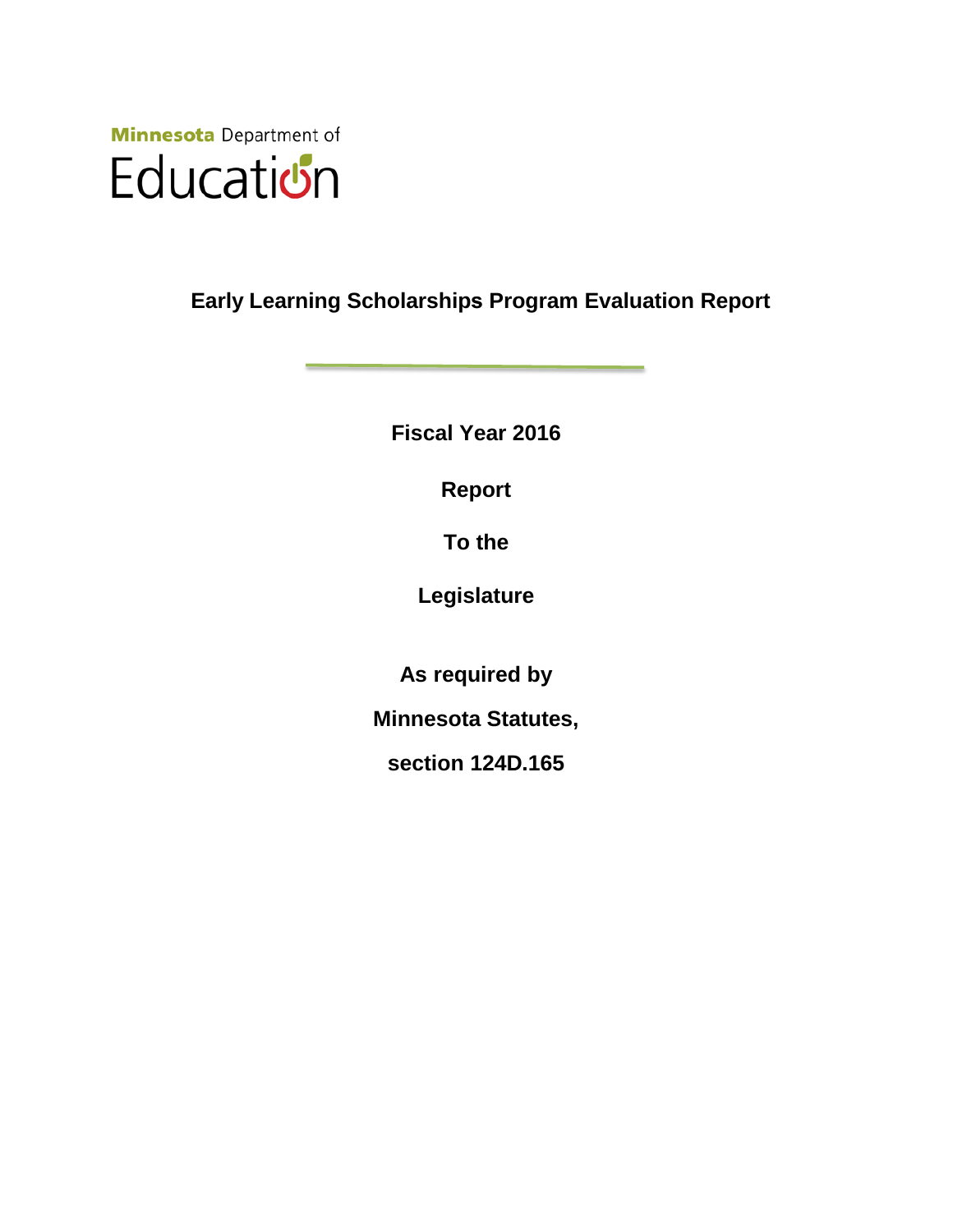**COMMISSIONER:** 

**Brenda Cassellius, Ed. D.**

**Early Learning Scholarships Program Evaluation Report**

**January 15, 2016**

**Fiscal Year 2016**

#### **Report to the Legislature**

### **FOR MORE INFORMATION CONTACT:**

**Lisa Barnidge**

**Early Learning Services**

**651-582-8849**

**Lisa.Barnidge@state.mn.us**

**As required by**

**Minnesota**

**Statutes**

**124D.165**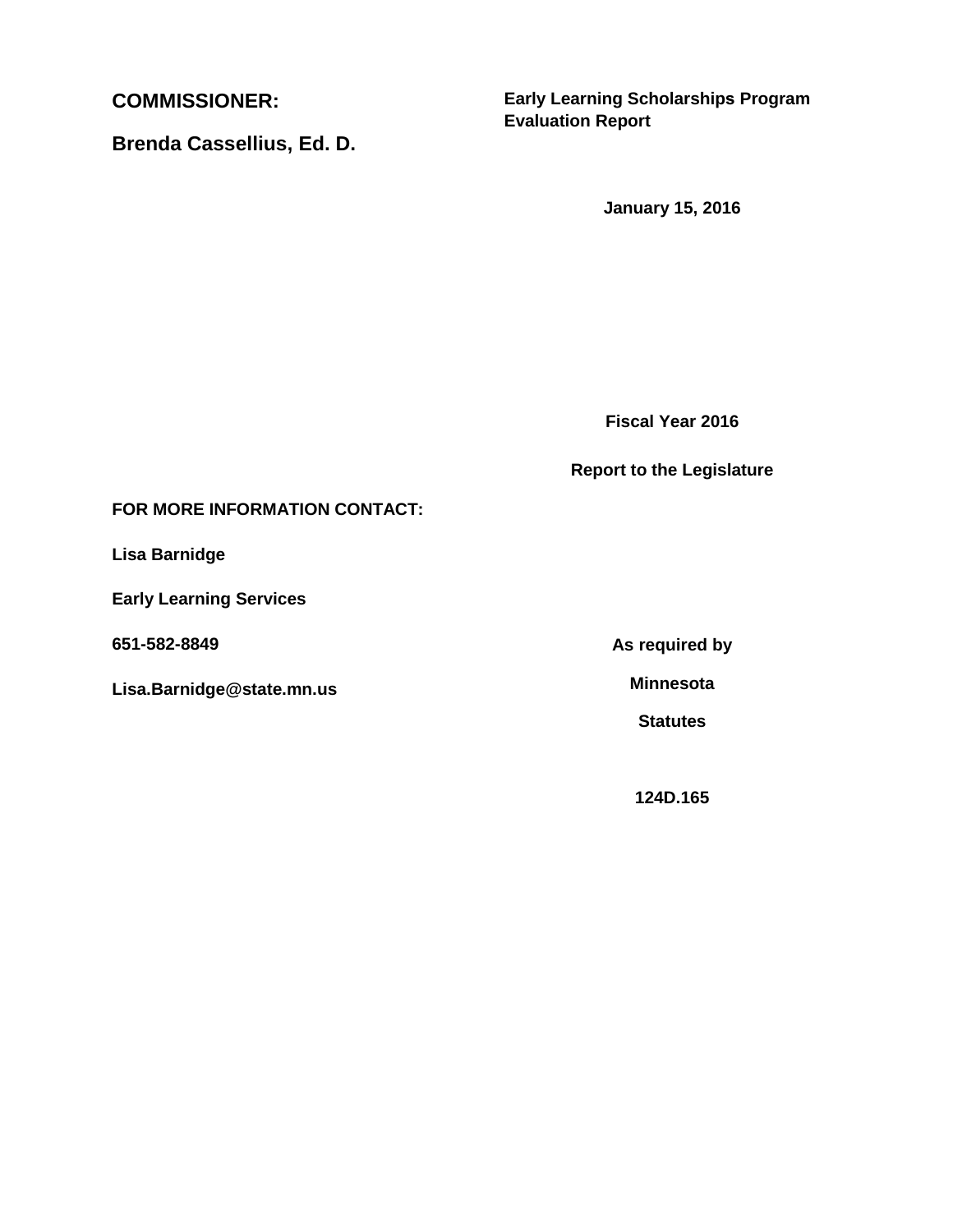# **Cost of Report Preparation**

The total cost for the Minnesota Department of Education (MDE) to prepare this report was approximately \$307,538.68. Per statute, MDE contracted with two external contractors to evaluate the Early Learning Scholarships Program, which represents the majority of the cost the report. We have included all costs of involved staff time in coordinating and cleaning data in order for evaluator analysis as applicable. Incidental costs include paper, copying and other office supplies.

Estimated costs are provided in accordance with Minnesota Statutes 2011, section 3.197, which requires that at the beginning of a report to the Legislature, the cost of preparing the report must be provided.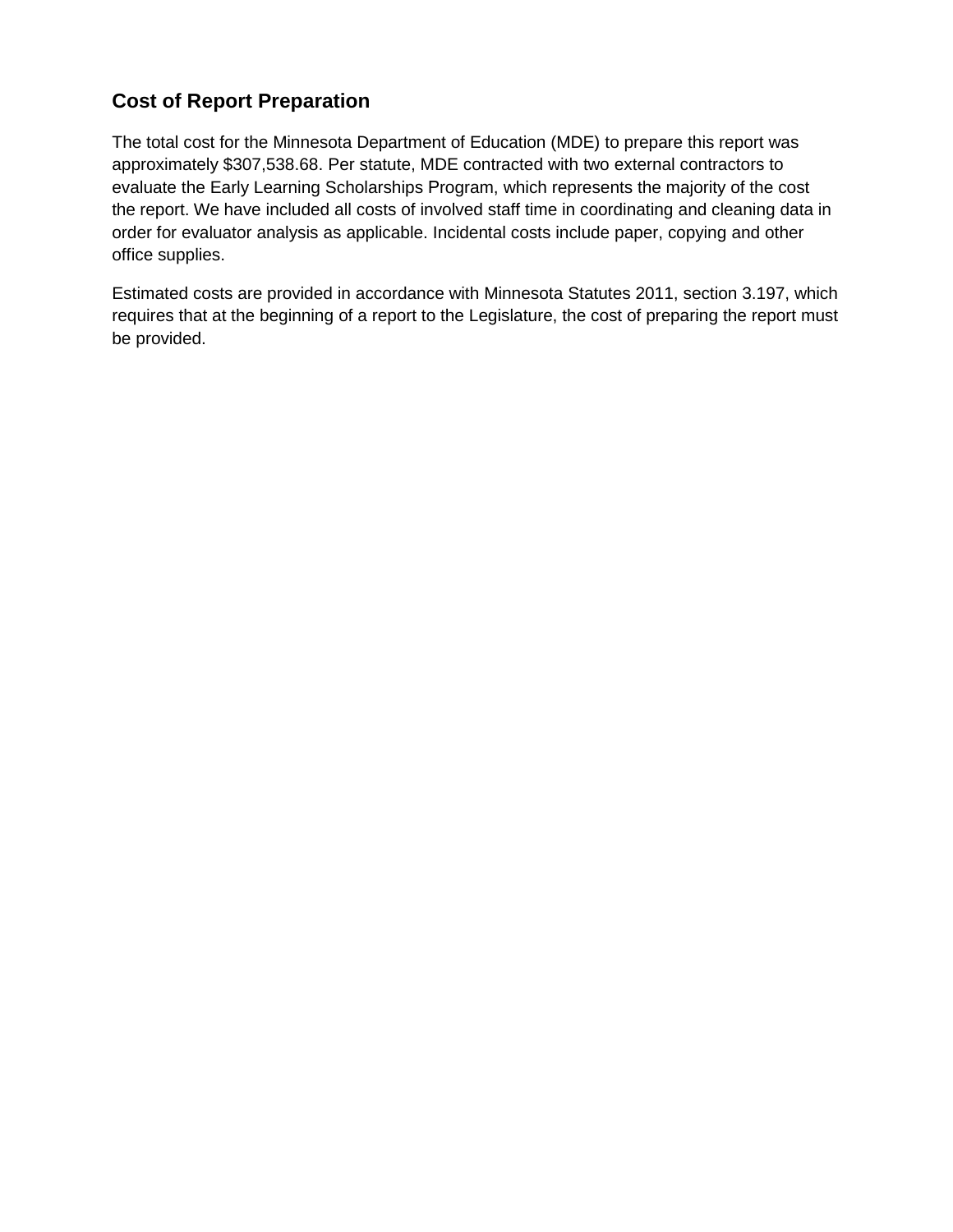# **Introduction**

The Early Learning Scholarships Program was created in July 2013 following an initial \$2 million pilot in 2011. The purpose of the Early Learning Scholarships Program, as defined in statute 124D.165 (Minnesota Legislature), is to increase access to high-quality early childhood programs for children ages three to five. Scholarships are provided to families at or below 185 percent of the federal poverty level to support their children in attending a high-quality early care and education program as determined by the Parent Aware, Minnesota's Tiered Quality Rating and Improvement System. It is estimated that in fiscal year 2016 (dates July 1, 2015 to June 30, 2016) the program will serve approximately 5,700 children, which represents 11 percent of eligible three- and four-year-old children in Minnesota.

The Early Learning Scholarships Program was initially allocated \$23 million per year and was available in 44 counties. The maximum scholarship award amount was set at \$5,000 per child for a 12-month period. In 2015, the legislature appropriated \$104 million for the 2016-2017 biennium for the program. In July 2015, scholarships became available statewide and the maximum award amount per child was increased to \$7,500. Scholarships can be used in combination with other early childhood funding, including the Child Care Assistance Program (CCAP).

There are two pathways for allocating early learning scholarship funds. Pathway I funds are awarded directly to families who meet eligibility requirements through nine regional administrators in the 13 Economic Development Regions of the state. Pathway I funds are currently available to all Parent Aware Star Rating levels. Pathway II funds are awarded to eligible families through a designated Four-Star Parent Aware Rated program. Pathway II funds are allocated to Four-Star Parent Aware Rated programs through a competitive application process. More children receive Pathway II funds (59 percent) than Pathway I funds (41 percent), though each pathway has the same funding allocation. Both Pathway I and Pathway II funds are used in multiple early care and education settings, including Head Start, school districts, child care centers and family child care.

As outlined in the legislative charge, this report includes recommendations about appropriate scholarship amount, efficiency and effectiveness of administration, and impact on kindergarten readiness. The recommendations on appropriate scholarship amount as well as efficiency and effectiveness of administration were informed by a Management Analysis & Development (MAD) evaluation. An evaluation by SRI International provides information on the impact of scholarships on kindergarten readiness.

MDE reviewed MAD's analysis of the historic use of scholarships in mixed delivery settings alongside the results of the Department of Human Services' 2014 Child Care Market Rate Survey. The current maximum award of \$7,500 does not cover the cost of full-day, full-week programming in every setting, though it is an adequate scholarship maximum when layered with other funding sources to expand access.

The evaluation of efficiency and effectiveness of administration finds that the scholarships are reaching eligible families and connecting those families with the program of their choice. Recommendations focus on logistical considerations for scholarship implementation.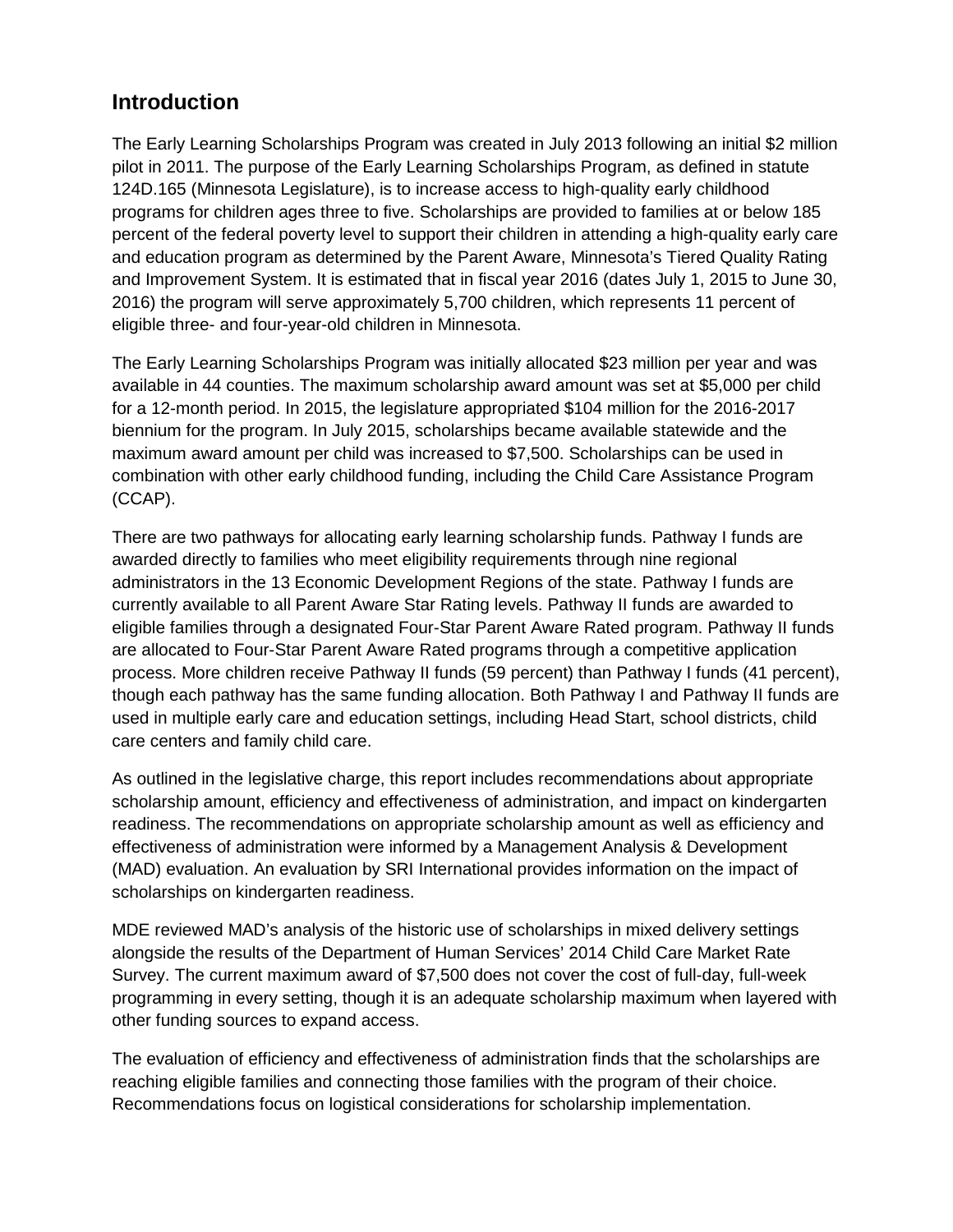The evaluation of kindergarten readiness was completed on scholarship recipients who were four years old on September 1 and attending Three- or Four-Star Parent Aware Rated programs and similar non-scholarship children in One- or Two-Star Rated programs. The evaluation finds that all children attending Parent Aware Rated programs had growth through the pre-kindergarten year. The report also finds that awarded children in higher rated programs moderately exceed a similar group of children in lower rated programs on two components of early literacy skills.

# **Legislative Charge**

MDE contracted with MAD and SRI International to conduct evaluations of the scholarships program in response to the statute 124D.165, Chapter 312, Article 20, Section 11, Subdivision 51, which states:

*The commissioner shall contract with an independent contractor to evaluate the early learning scholarship program. The evaluation must include recommendations regarding the appropriate scholarship amount, efficiency, and effectiveness of the administration, and impact on kindergarten readiness. By January 15, 2016, the commissioner shall submit a written copy of the evaluation to the chairs and ranking minority members of the legislative committees and divisions with primary jurisdiction over kindergarten through grade 12 education.* **(Minnesota Legislature)***.* 

# **Analysis**

The analysis includes recommendations about appropriate scholarship amount, efficiency and effectiveness of administration, and impact on kindergarten readiness as determined from evaluations conducted by Management Analysis & Development (Management Analysis & Development, December 15, 2015) and SRI International (SRI Education, 2015). The reports should be referenced for further detail.

# **Appropriate Scholarship Amount**

MDE reviewed the results of the 2014 Child Care Market Rate Survey and the MAD memo regarding their analysis of invoices for early learning scholarships in fiscal year 2015 (July 1, 2014 to June 30, 2015) to determine the appropriate scholarship amount.

The Minnesota Department of Human Services (DHS) conducts a statewide survey of prices charged for child care by licensed family child care and licensed center child care providers. After analyzing the data, DHS groups counties with similar prices together and refers to these groups as "price clusters." Average costs are reported by price cluster. Price data is reported separately for licensed family child care and licensed center-based child care. The results of the 2014 Child Care Market Rate Survey indicate that the average cost of care at the  $50<sup>th</sup>$  and  $75<sup>th</sup>$ percentiles for preschool age children are: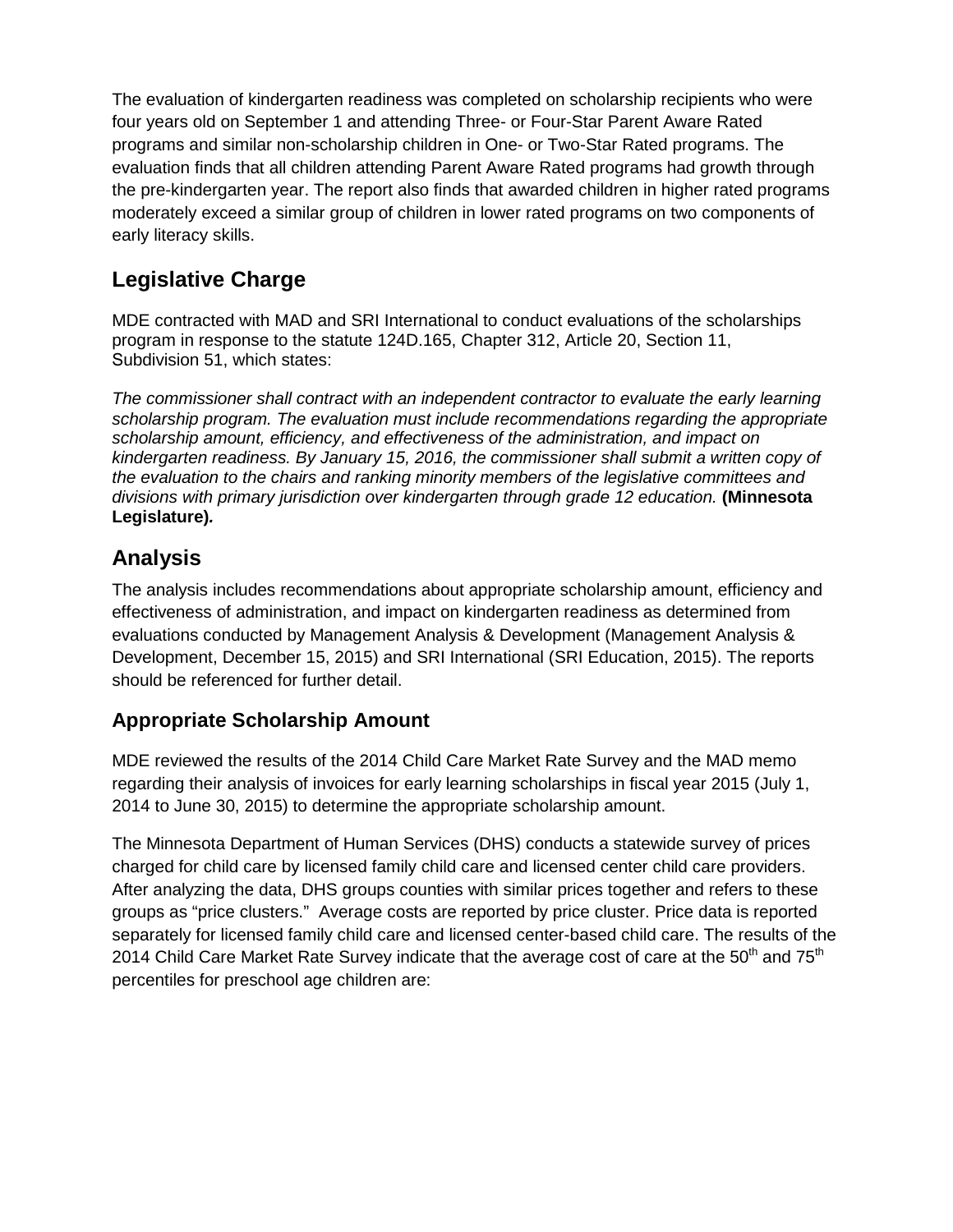### *2014 Child Care Market Rates at 50th Percentile:*

| <b>Price Cluster</b> | Weekly Rate at<br>50 <sup>th</sup> Percentile<br>for Child Care<br>Centers | Annual Rate (52<br>weeks) at 50 <sup>th</sup><br>Percentile for<br><b>Child Care</b><br>Centers | Weekly Rate at<br>50 <sup>th</sup> Percentile<br>for Family Child<br>Care | Annual Rate (52<br>weeks) at 50 <sup>th</sup><br>Percentile for<br><b>Family Child</b> |
|----------------------|----------------------------------------------------------------------------|-------------------------------------------------------------------------------------------------|---------------------------------------------------------------------------|----------------------------------------------------------------------------------------|
|                      | \$125.00                                                                   | \$6,500.00                                                                                      | \$100.00                                                                  | Care<br>\$5,200.00                                                                     |
|                      | \$145.00                                                                   | \$7,540.00                                                                                      | \$115.00                                                                  | \$5,980.00                                                                             |
|                      | \$170.00                                                                   | \$8,840.00                                                                                      | \$130.00                                                                  | \$6,760.00                                                                             |
| 4                    | \$248.00                                                                   | \$12,896.00                                                                                     | \$150.00                                                                  | \$7,800.00                                                                             |

### *2014 Child Care Market Rate Survey at 75th Percentile:*

| <b>Price Cluster</b> | Weekly Rate at<br>75 <sup>th</sup> Percentile<br>for Child Care<br>Centers | Annual Rate (52<br>weeks) at 75 <sup>th</sup><br>Percentile for<br><b>Child Care</b> | Weekly Rate at<br>75 <sup>th</sup> Percentile<br>for Family Child<br>Care | Annual Rate (52<br>weeks) at 75 <sup>th</sup><br>Percentile for<br><b>Family Child</b> |
|----------------------|----------------------------------------------------------------------------|--------------------------------------------------------------------------------------|---------------------------------------------------------------------------|----------------------------------------------------------------------------------------|
|                      |                                                                            | Centers                                                                              |                                                                           | Care                                                                                   |
|                      | \$142.00                                                                   | \$7,384.00                                                                           | \$110.00                                                                  | \$5,720.00                                                                             |
| ົ                    | \$160.00                                                                   | \$8.320.00                                                                           | \$125.00                                                                  | \$6,500.00                                                                             |
| 3                    | \$182.00                                                                   | \$9,464.00                                                                           | \$145.00                                                                  | \$7,540.00                                                                             |
| 4                    | \$267.00                                                                   | \$13,884.00                                                                          | \$170.00                                                                  | \$8,840.00                                                                             |

(Department of Human Services, 2014)

MAD analyzed invoices for a 12-month period from a representative sample of 300 scholarships during fiscal year 2015 (July 1, 2014 to June 30, 2015). The maximum scholarship award during fiscal year 2015 was \$5,000 for Three- and Four-Star Rated programs. In fiscal year 2016 (July 1, 2015 to June 30, 2016) the maximum scholarship award increased to \$7,500.

According to the MAD analysis, only thirteen percent of children used the full scholarship amount allowable in fiscal year 2015. Variation among geography, program type and Parent Aware Star Rating is included in the below tables:

#### *Average Scholarship Expenditure:*

|        | Statewide        | <b>Greater MN</b>          | Metro         |
|--------|------------------|----------------------------|---------------|
| Mean   | 2,439<br>ጥ<br>۰D | 2,564<br>ጦ                 | \$2,308       |
| Median | \$2,051          | הדה ה<br>ጦ<br>L, L, L<br>w | ጥ<br>720<br>ѡ |

#### *Mean Scholarship Expenditure by Program Type:*

|      | <b>Head Start</b> | <b>Family Child Care</b> | <b>School Based</b> | <b>Child Care Center</b> |
|------|-------------------|--------------------------|---------------------|--------------------------|
| Mean | \$3,423           | \$3,190                  | \$2,312             | \$2,292                  |

#### *Mean Scholarship Expenditure by Parent Aware Star Rating:*

|      | One-Star           | wo-Star          | Three-Star       | Four-Star            |
|------|--------------------|------------------|------------------|----------------------|
| Mean | 740<br>⌒<br>$\sim$ | m<br>w<br>ا ن ټے | 3,368<br>m.<br>ง | . $\cap$<br>J<br>، س |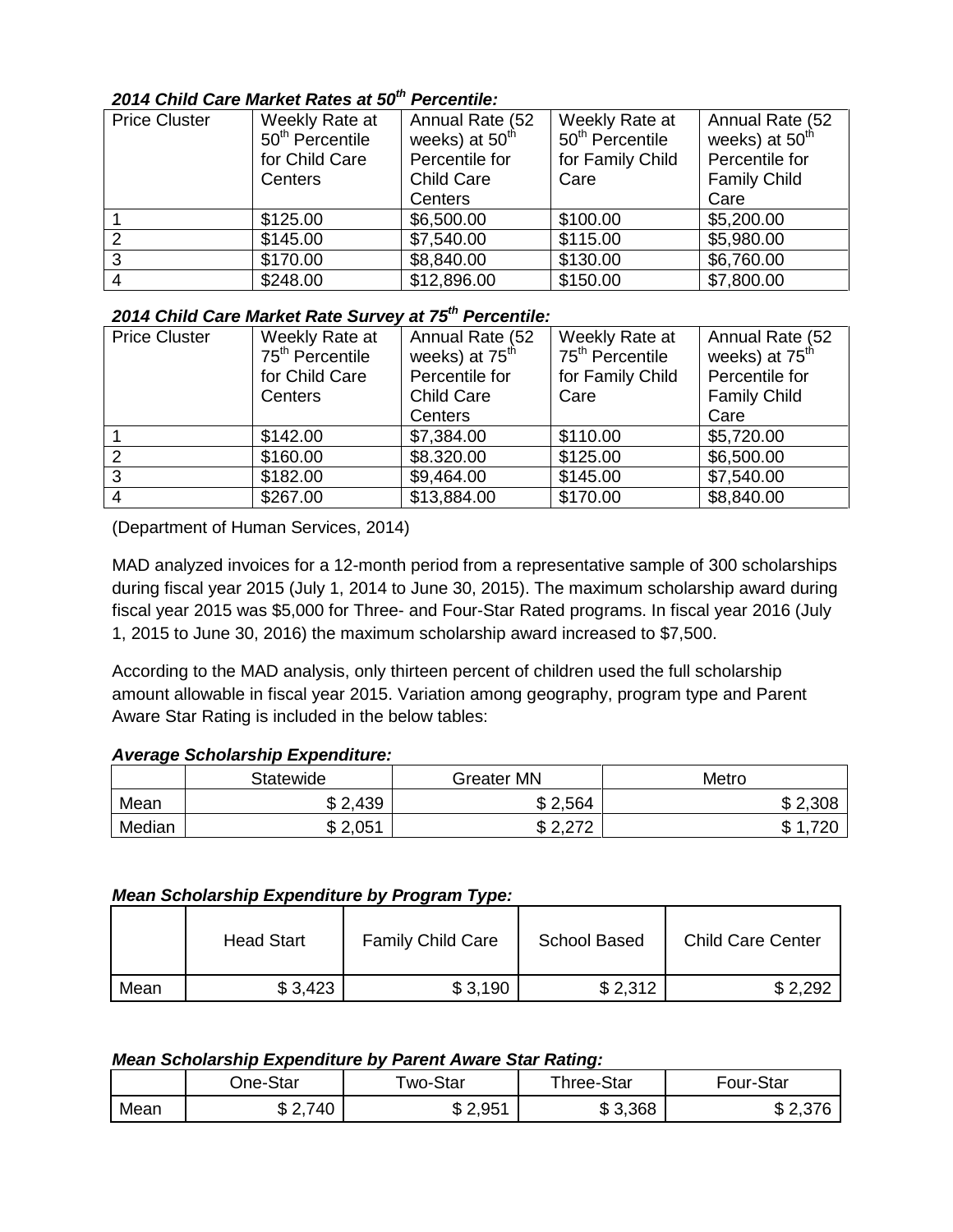The current maximum scholarship award is \$7,500 per child per 12-month period. Based on the historic use of scholarships in mixed delivery settings and the results of the 2014 Child Care Market Rate Survey, a \$7,500 scholarship, while does not cover the full cost of full-day, fullweek programming in every setting, is an adequate scholarship amount when layered with other funding sources to expand access to high-quality early education programming (Department of Human Services, 2014).

Detailed information is available on the Management Analysis & Development memo re: Early Learning Scholarships Invoice Analysis (Management Analysis & Development, 2015), attached as Appendix A.

# **Efficiency and Effectiveness of Administration**

The Minnesota Department of Education (MDE) contracted with Management Analysis & Development (MAD) to evaluate the Early Learning Scholarships Program on the efficiency and effectiveness of the administration of the program. The report finds that the scholarships are reaching eligible families and connecting those families with high-quality programs. Generally, improvements are seen in the program and recommendations focus on logistical considerations for scholarship implementation.

The report highlights several areas of strength in efficiency and effectiveness of administration, and several recommendations in the areas of outreach, communications, and scholarship materials including application, invoicing, data, Parent Aware and Pathway II scholarships. The Early Learning Scholarships Program was created July 2013 and the evaluation began summer 2014. It is important to note that program implementation and growth happened concurrently with the evaluation. Because of this, several recommendations within the report have already been addressed and implemented by MDE.

One area where improvement has already been seen is in streamlining the parent application and Pathway II Award Form. MDE worked with stakeholders to reduce the application from ten pages to five pages and continues to work towards improvement to simplify the application process and identify children with multiple risk factors like homelessness and foster care.

Identified areas of strength in the report demonstrate that scholarships are meeting their intended outcomes, including:

- The scholarship program is reaching children from diverse families by race/ethnicity, economic background, and other risk factors.
- Providers generally report they have good relationships with their regional administrators.
- Families are either already attending their program of choice or find an eligible program quickly.
- Children are attending the program their parents wanted when they applied.
- Stakeholders indicated they saw improvements in the program implementation in the second year.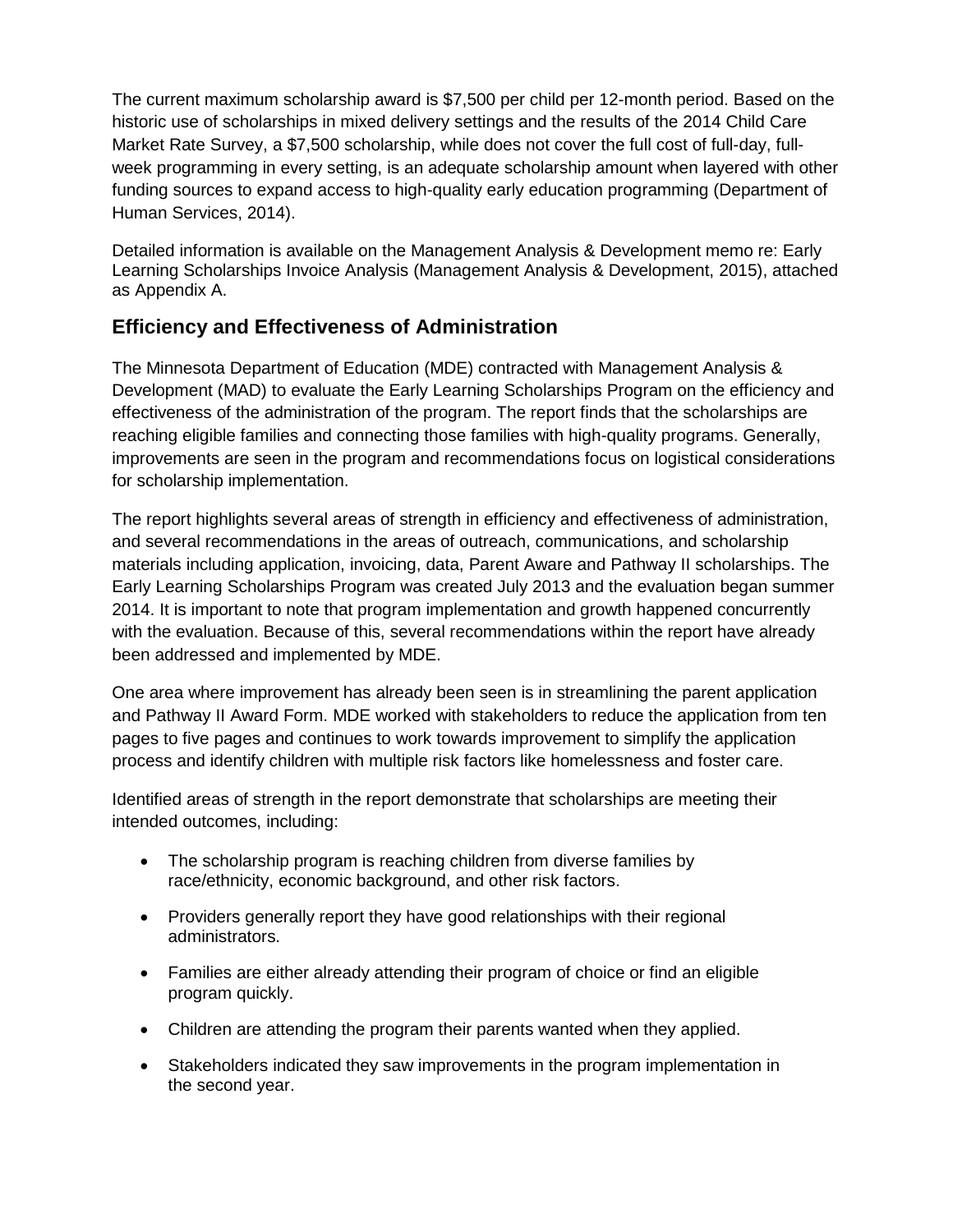MDE has made intentional efforts to reach diverse and high-risk families. The application and all supplemental documents are available in four languages: English, Somali, Spanish and Hmong. In 2016, based on feedback, a second application was developed for children in foster care in order to simplify the application process for children in this unique situation. MDE also added questions to identify homeless families and required Regional Administrators to reserve scholarships for homeless applicants. Regional Administrators are charged by contract to reach diverse families and prioritize teen parents and children experiencing homelessness. As a result, MDE is proud that more children experiencing risk factors are accessing high-quality early childhood education and care experiences, including:

- Scholarships are serving a higher percentage of children of color and/or Hispanic compared to the same age children statewide.
- The racial breakdown of Pathway I and Pathway II scholarships was similar, but the majority of Hispanic children are in programs utilizing Pathway II funds.
- Eighteen percent of scholarships serve children from homes where English is not the primary language.
- Pathway II scholarships are more likely than to be awarded to children from non-English speaking homes than Pathway I scholarships.
- Forty-four percent of primary parents on the scholarship award had less than a college degree, and two-thirds of parents were employed part- or full-time.
- One percent of scholarship children are from teen parent households<sup>[1](#page-7-0)</sup>.

Recommendations within the report include the improvement of data coordination across systems and increased data sharing capacity, particularly with Parent Aware and Child Care Assistance. Included within most recommendations was the need for increased effectiveness of communications and training. MDE is working on many of the recommendations in a continuous improvement process and updating the program manual on a biannual basis. MDE will be exploring the need for legislative changes in order to respond to the following recommendations, which will ensure a more efficient and streamlined system for implementation and administration:

- Continuously improve the Early Learning Scholarship Administration System (ELSA) in order to increase the functionality of the system to ease the burden of Regional Administrators; the ease of requesting and receiving payments and making adjustments; the capacity to forecast and overall user experience within the system.
- Increase capacity at the state and local level to monitor claims and ensure the financial integrity of the program.
- Investigate opportunities for data sharing between MDE and the Department of Human Services to increase efficiency.

<span id="page-7-0"></span><sup>&</sup>lt;sup>1</sup> With the exception of documenting a parent's age to determine priority award status, all child and parent demographics are optionally provided. Outside of teen parent households, demographic factors had no bearing on receiving a scholarship.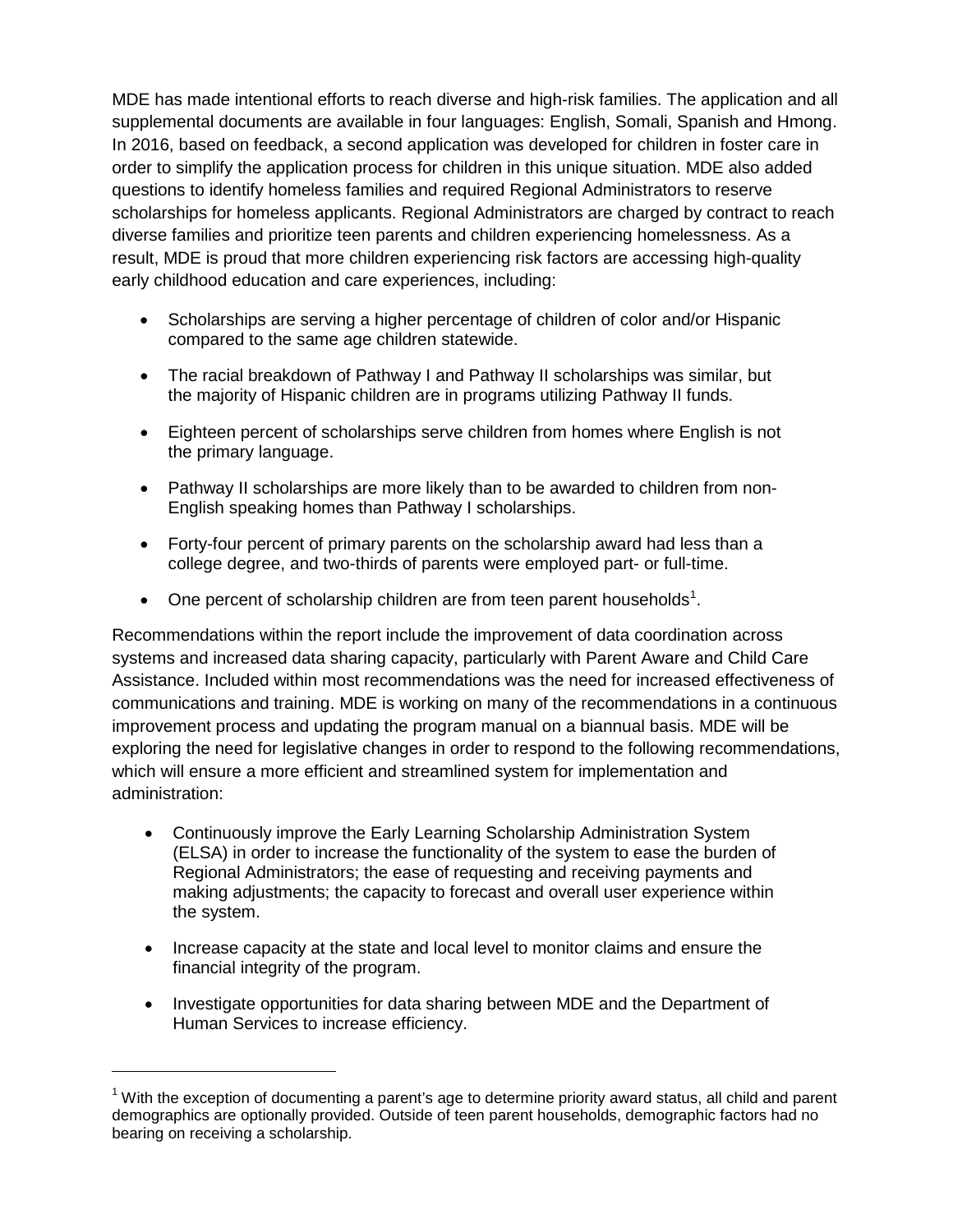Detailed information is available on the Management Analysis & Development report, *Early Learning Scholarship Efficiency and Effectiveness Evaluation* (Management Analysis & Development, December 15, 2015), attached as Appendix B.

## **Impact on Kindergarten Readiness**

MDE contracted with SRI International to evaluate the impact of the Early Learning Scholarships Program on kindergarten readiness. The analysis compared children awarded scholarships in Three- or Four-Star Parent Aware Rated programs to a similar group of children in One- or Two-Star Parent Aware Rated programs who did not receive a scholarship. The analysis also determined the kindergarten readiness outcomes at the completion of the pre-kindergarten year for children awarded scholarships.

The report finds that all children attending Parent Aware Rated programs showed growth through the pre-kindergarten year. The report also finds that awarded children attending higher quality programs made gains that moderately exceed a similar group of children in lower rated programs as evaluated in a range of school readiness domains.

In particular, children receiving early learning scholarships who attended a Three- or Four-Star Rated program had significantly better outcomes on two components of the early literacy skills, print knowledge and phonological awareness, compared with the comparison group attending One- or Two-Star Rated programs. They also had higher teacher-rated anxiety, which is a negative finding. However, this finding is no higher than what's expected nationally. The difference between the two groups is statistically small. The two groups of children did not differ on any components of other school readiness measures, including: early math, social competence, approaches to learning and health.

SRI conducted a secondary analysis to look at within-group changes in mean scores from fall to spring for each group separately. The results showed that early learning scholarship children attending higher rated programs had significantly better spring scores on six of nine measures in comparison to fall scores. Those measures were: expressive language, executive functioning, phonological awareness and print knowledge, early math, and teacher-rated social competence. The comparison group attending lower rated programs had significantly better spring scores on three of nine measures in comparison to fall scores, including: expressive language, executive functioning, and phonological awareness. Neither group showed better spring scores compared to fall scores on three measures: attention-persistence, anxiety, or anger-aggression.

An analysis of child assessment data by pathway type showed no statistically significant differences in outcomes between children attending a Three- or Four-Star Rated program through Pathway I or Pathway II. The mean pretest scores of the Pathway I group were higher than those for the Pathway II group on most assessments. This indicates that the Pathway I group started the preschool year with higher skill levels and was most likely a lower-risk group of children.<sup>[2](#page-8-0)</sup>

<span id="page-8-0"></span> $2$  The evaluation had inherent limitations since the control group was receiving child care. The evaluation was based on outcomes of a Parent Aware rating with Early Learning Scholarships as a mechanism to receive access to programs.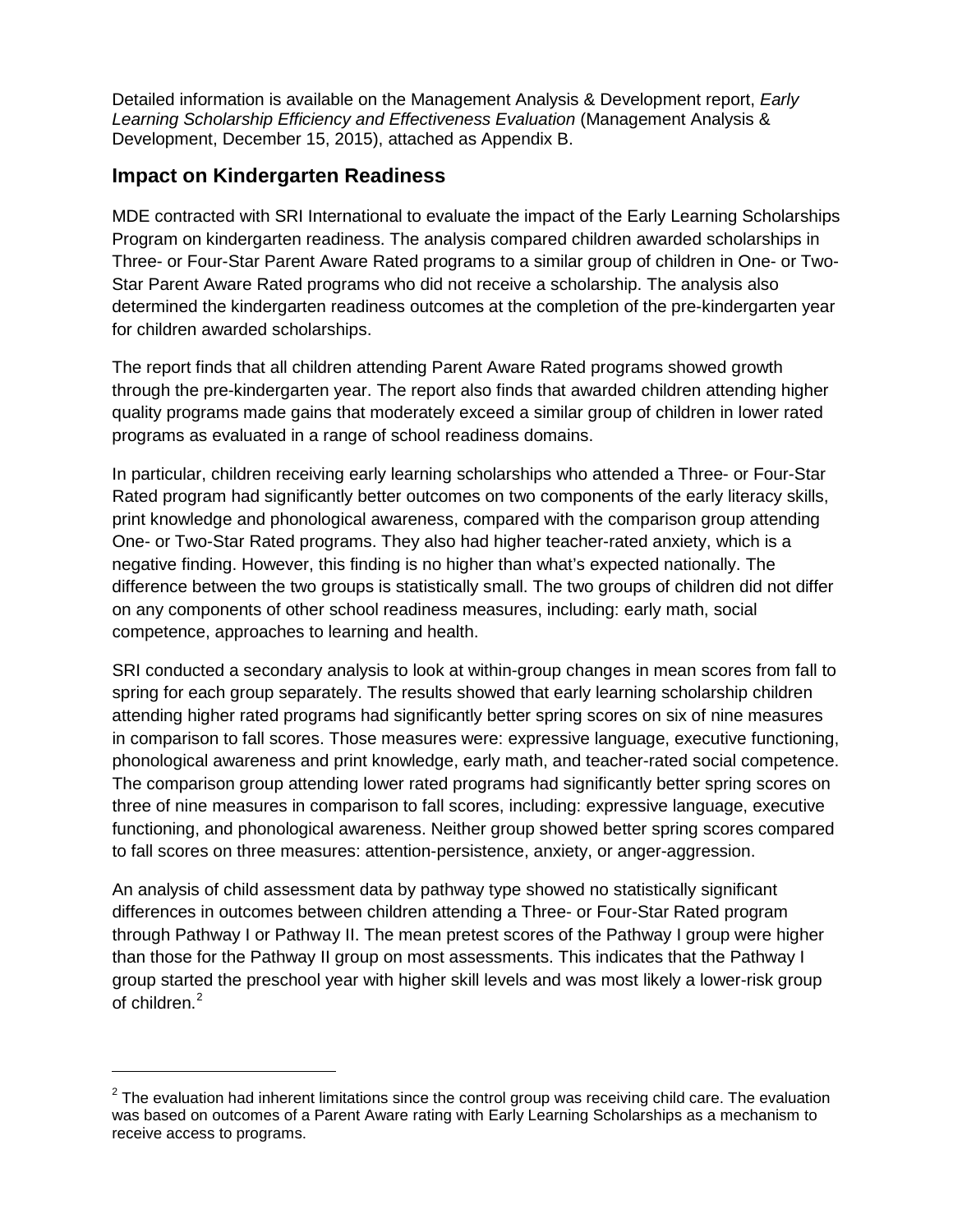Overall, these findings demonstrate that children's participation in Three- and Four-Star Rated programs resulted in improvements in measures of early literacy compared with participation in One- and Two-Star Rated programs, but no differences between the groups were found for other outcomes related to social competence and behavior. Within both groups, children are showing better scores in the spring on some of the domains, with scholarship children having better spring scores on more of the outcomes (six versus three outcomes). Whether scholarship children received their scholarship via Pathway I or Pathway II does not appear to make a significant difference in the results; the predominant difference in results comes from the quality of the program opposed to the funding mechanism to access that program.

It is important to note that there are several limitations to this study. First, because there were so few One- and Two-Star Rated programs in the Parent Aware Validation Study from which to sample children for the comparison group, SRI had to adapt their analysis techniques in order create a well-matched comparison group. Second, because the samples had so few non-white and non-English speaking children, the study does not provide adequate information about the impact of the Three- and Four-Star Rated programs on more culturally and linguistically diverse populations.

While there were limited differentials in child outcomes between One-, Two-, Three- and Four-Star Rated programs, the SRI study gives evidence that quality early learning experiences are good for all children. While the trajectory seems promising, there is still work that needs to be done to improve quality of early childhood care and education experiences.

Detailed information is available on the SRI International report, *Minnesota State Early Learning Scholarships: Evaluation Report on Child Outcomes* (SRI Education, 2015)*,* attached as Appendix C.

# **Conclusion**

Just two and a half years old, the Early Learning Scholarships Program is still relatively young. Despite the expedited timeline in which the program was constructed and administered, the scholarships appear to be serving children from diverse families and supporting children's access to high-quality programs as they were intended.

Since the program's inception, considerable adjustments have been made to improve the effectiveness and efficiency of scholarship implementation an administration. The improvements reflect significant and intentional stakeholder feedback solicited by the Minnesota Department of Education (MDE). MDE will continue to make additional program improvements within its statutory authority, but legislative action will be necessary if certain recommendations contained within the report are to be made.

Key Recommendations include:

• Maintain the \$7,500 scholarship cap.

The mean scholarship expenditure in fiscal year 2015 was \$2,439. While the current \$7,500 scholarship cap does not cover the full cost of programming in every setting, it is an adequate cap when layered with other funding sources to expand access. When underspending of the scholarship occurs, Regional Administrators and programs receiving Pathway II funds utilize the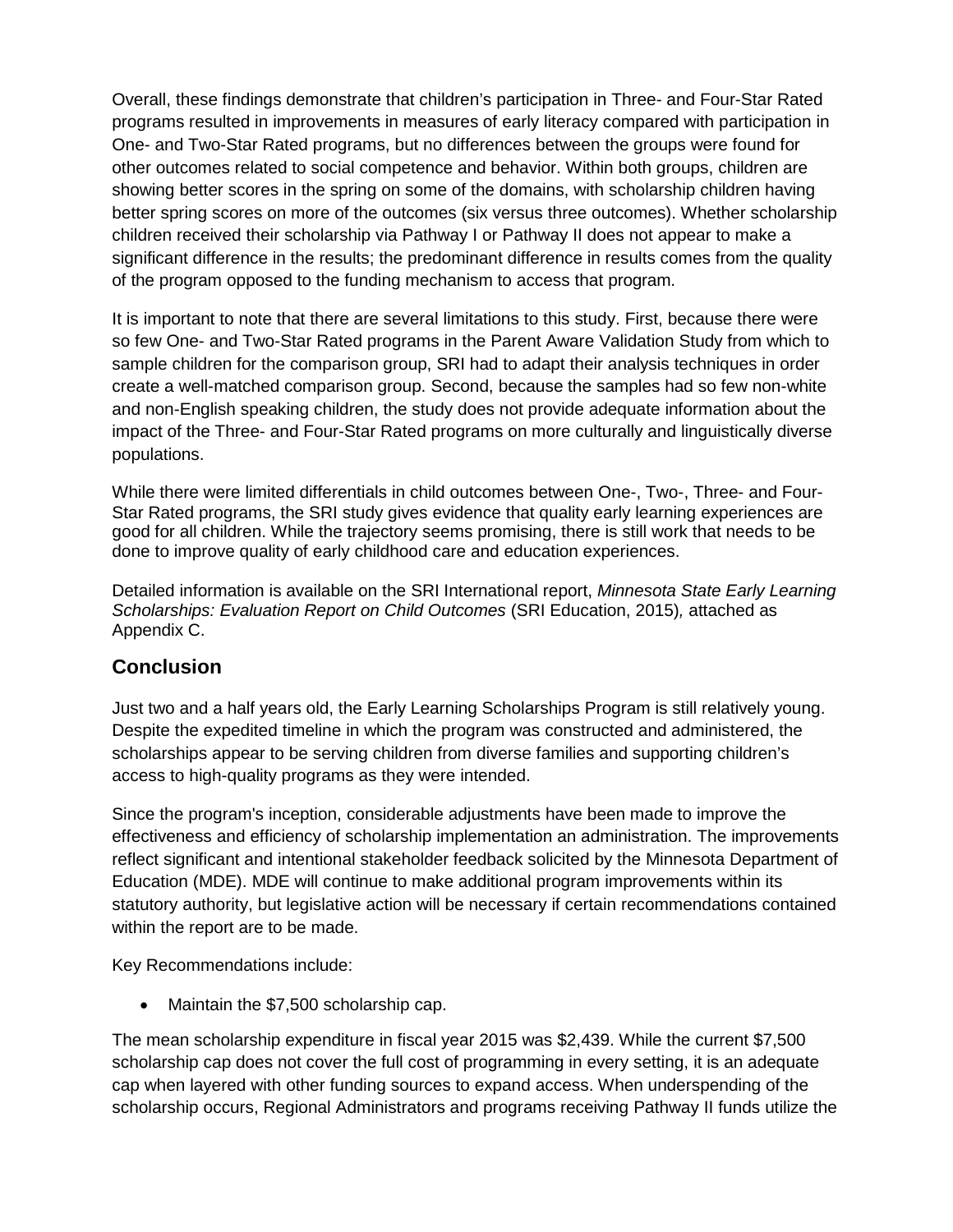funds to award additional scholarships. It is important to recognize that 1 in 8 scholarships were used at the maximum award.

• Continued improvements of the Early Learning Scholarship Administration System (ELSA).

System enhancements will increase the functionality of the system and ease the burden of Regional Administrators; make it easier to request and receive payments and make adjustments; and improve forecasting capacity and overall user experience.

• Implement risk management protocols.

Regional Administrators report being ill-prepared to identify fraud. Therefore, capacity must be increased at the state and local levels to monitor and ensure public funds are used in an allowable and intended way.

• Investigate data sharing opportunities.

Investigate opportunities for data sharing agreements between MDE and DHS to impact efficiency by avoiding duplication in determining eligibility and monitoring public funds.

• Prioritize children with the greatest risk factors within the scholarship program.

To ensure that children who are at greatest risk of not being kindergarten ready are supported in attending high-quality programs, MDE recommends explicitly prioritizing children who are homeless or in foster care to receive Early Learning Scholarships.

While academic and developmental gains were made by all children attending Parent Aware Rated programs, children attending higher rated programs showed gains in more areas. These findings that show that all children benefit from quality early childhood experiences, that additional work must be done to increase the quality of experiences offered to children, and that expanded opportunities for more children to access high-quality early care and education programs are needed. Scholarships are an important component of a comprehensive system of high-quality early care and education, and one way to provide opportunity for children from lowincome families is to attend programs with a focus on high quality.

Please see attached reports for a more detailed analysis of the Early Learning Scholarships Program.